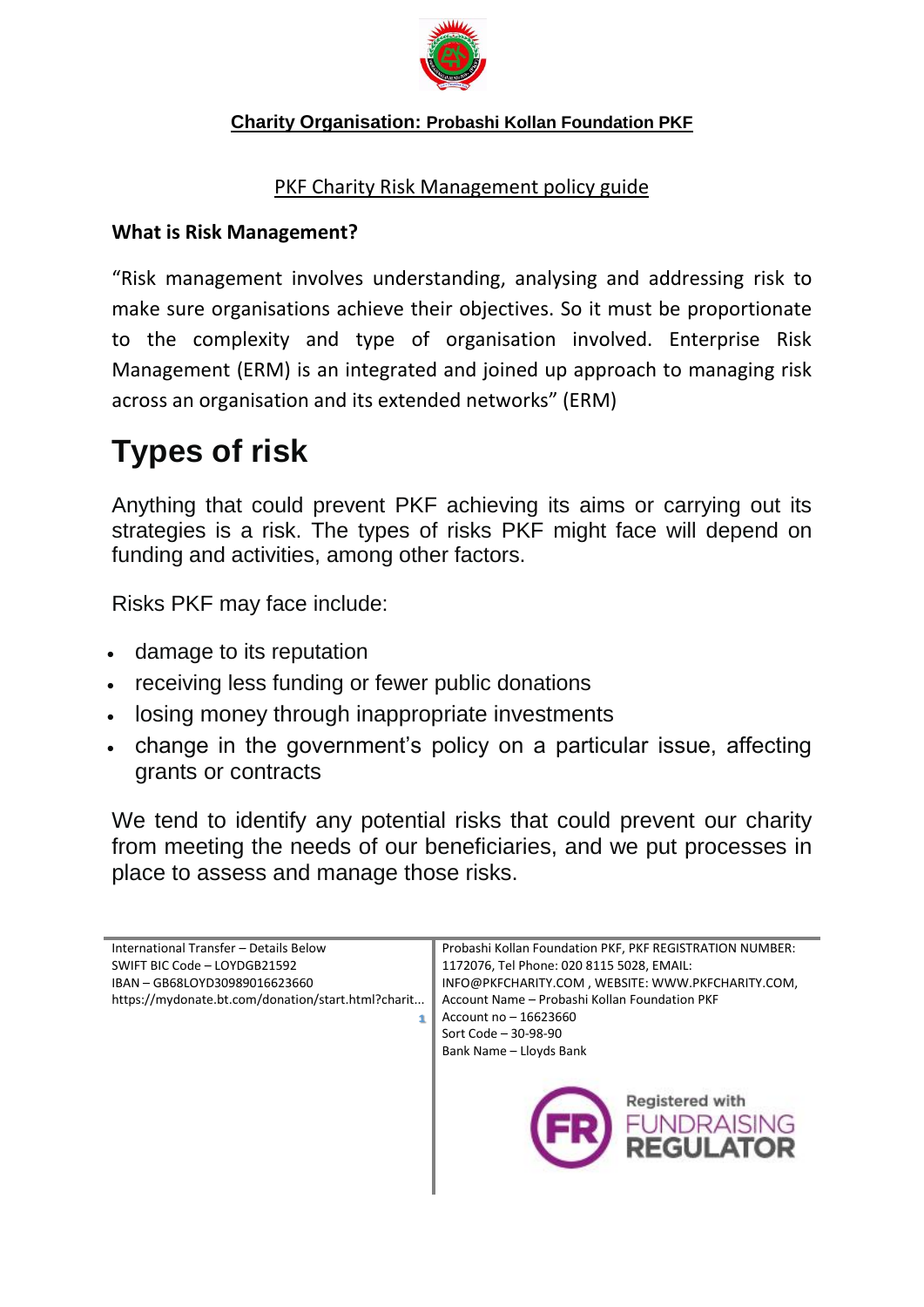

## **How PKF Charity manage risks?**

PKF Three ways manage the risks.

Identify  $\rightarrow$  assess  $\rightarrow$  manage risks that PKF might face.

We are not required by law to have a risk management process for our charity, nor to follow a particular method. But the Charity Commission strongly recommends that we have a clear risk management policy and process. This will help us identify and manage all types of risks, and embed risk management into our charity's work.

The commission's detailed guidance on risk management sets out the basics of dealing with risks. It includes a risk management model made up of the following steps:

- 1. establish a risk policy
- 2. identify risks
- 3. assess risks
- 4. evaluate what action to take
- 5. review, monitor and assess periodically

For our charity we use a model includes a grid – this is one way to assess the impact each risk could have on our charity.

Our charity has a structured approach to risk management that is appropriate for its size and complexity. Our management will not accept any project or activity that not passes through the assessment

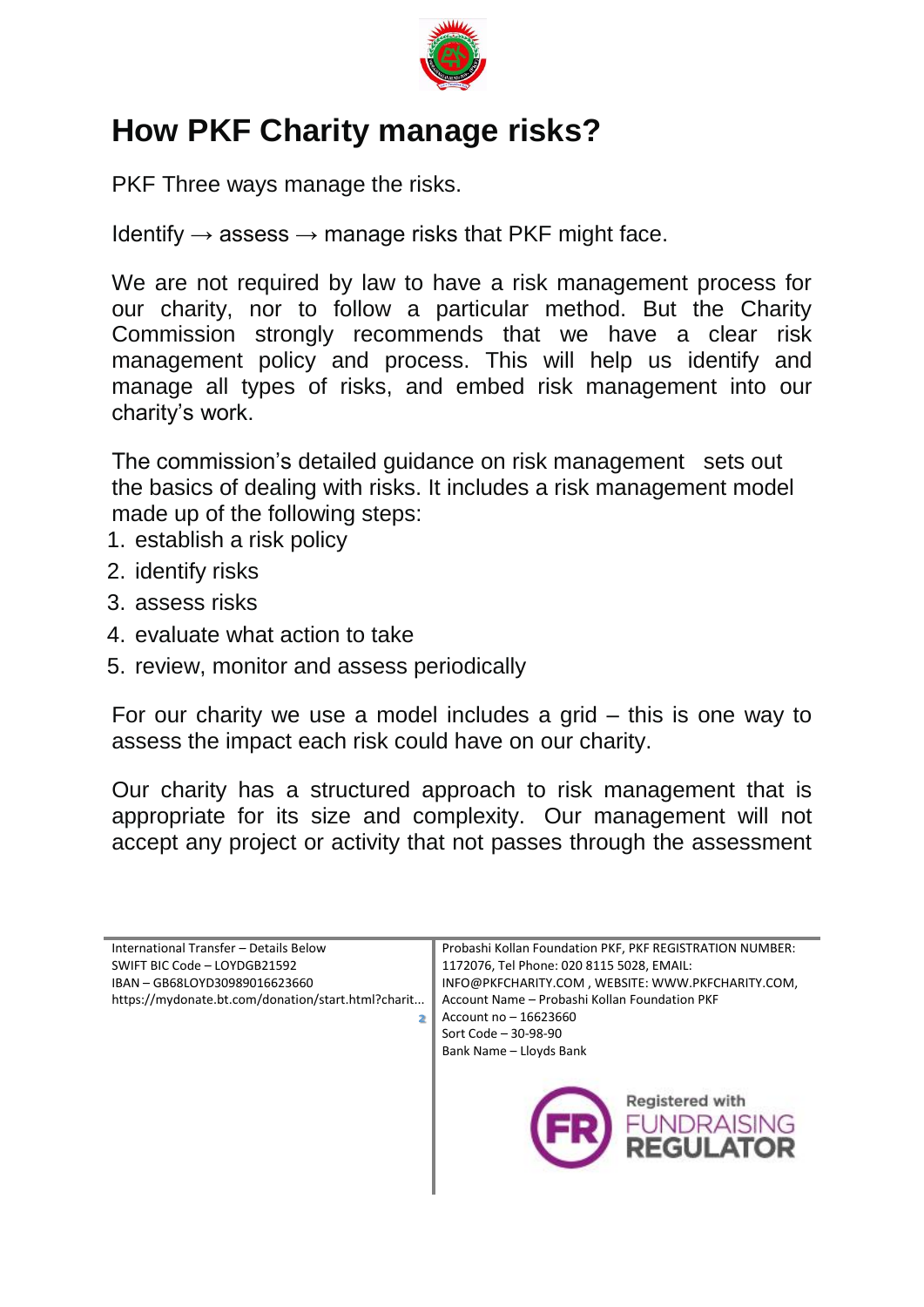

models we used to identify the risk. See our example of risks model that we are used to assess the risk.

### **How PKF monitor and process the model?**

PKF risk assessment process overseen and coordinated by our Board of Trustees who have overall responsibility for the charity.

We look systematically at each area with the aim of identifying all the hazards, risks and existing safety measures. We will then consider if any additional safety measures or 'controls' will reduce the risks further.

We use graded on a scale of 1 to 5 with one being low and 5 high.

Look at PKF matrix model template in our website how we use the models and how we process.

With something that is high priority will stop the activity or project to the area until some remedial action has been taken.

A medium priority might mean that some additional control measures are required or our might need to work in a different way.

With a low priority usually no action is required. Further details regarding risk assessment and a general risk assessment model can be found from the PKF page of this module.